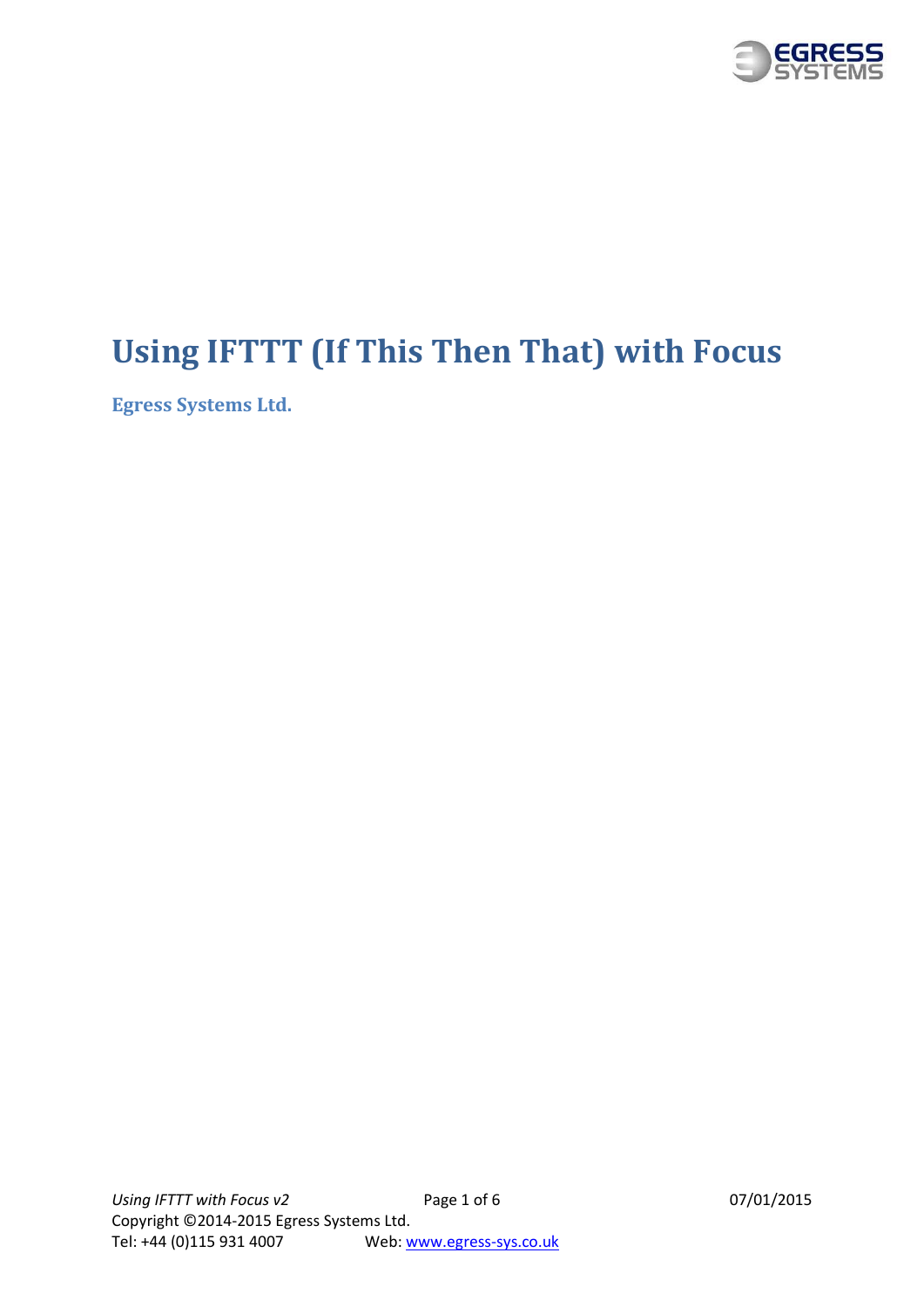

## <span id="page-1-0"></span>**Contents**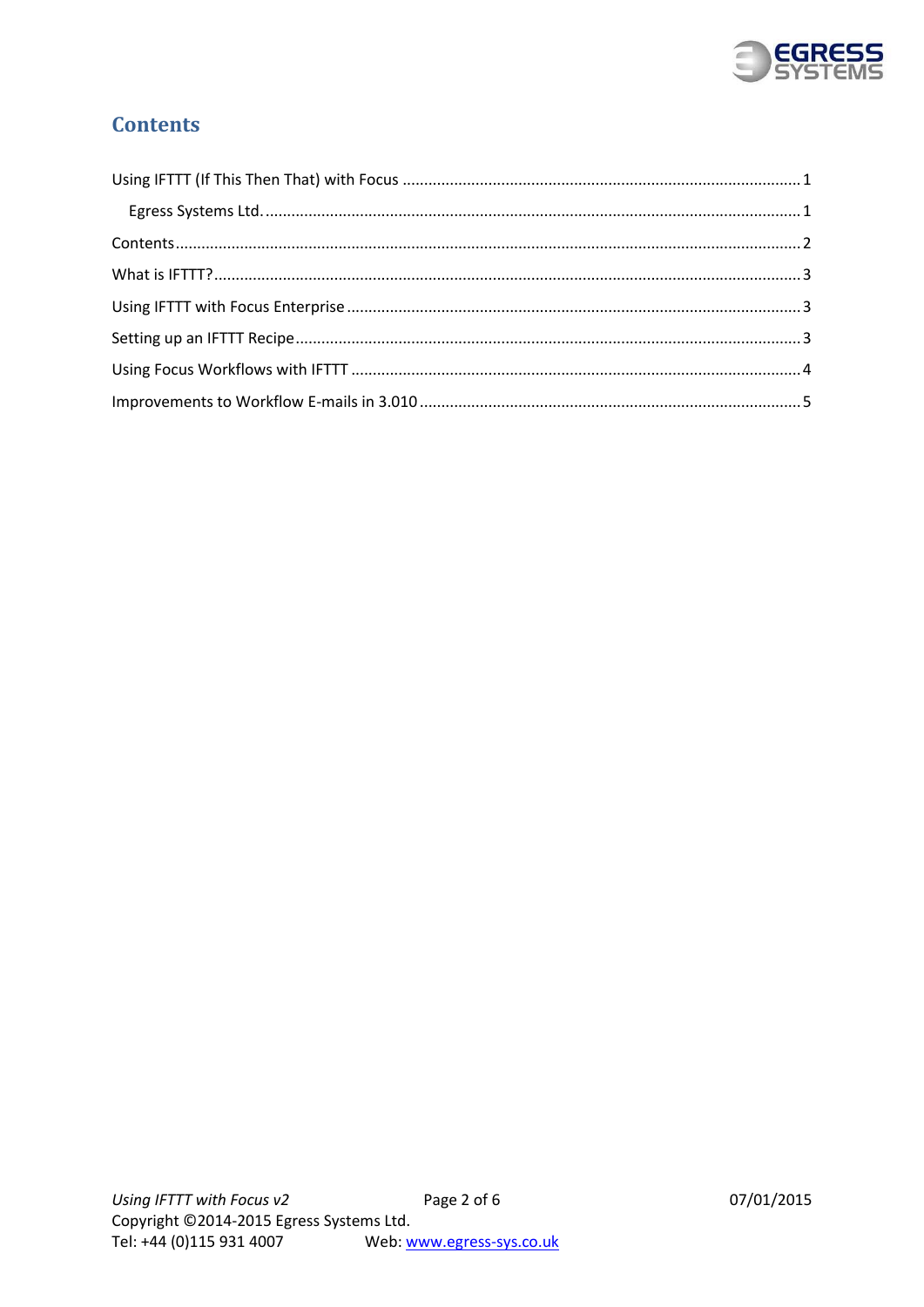

### <span id="page-2-0"></span>**What is IFTTT?**

The popular application **If This Then That** (**IFTTT**) is a web based service which allows the creation of simple "recipes" (simple conditional statements) to perform a desired action (for example, send a text message) when a specific trigger event occurs. The number of possible recipes is growing all the time so Egress Systems have had look to see what how users of Focus could benefit from this tool.

Our initial thoughts are to create an IFTTT recipe to send a text message when the Focus Time & Attendance system generates an automated Email.

## <span id="page-2-1"></span>**Using IFTTT with Focus Enterprise**

Using Focus Enterprise with the Workflow add-on module enables you to schedule automatic reports to be e-mailed to specific e-mail addresses. For example, an email can be triggered when the number of missing clockings within a particular department goes above a pre-defined value. This is obviously a very useful way of alerting a department manager of a problem. However we can use IFTTT to take this one stage further by also sending an SMS message to the department manager.

The method we have looked at to achieve this is by using a Gmail account to receive the email message from Focus, then using IFTTT to create a recipe to trigger a text message.

### <span id="page-2-2"></span>**Setting up an IFTTT Recipe**

Firstly, you'll need to create an IFTTT account. Once it's been created it's time to create your first Recipe. In its simplest form a recipe consists of two parts, a trigger and an action.



For our recipe, the trigger (step 1) is going to be GMAIL.

Then Step 2 to will be "New Email in Inbox from Search".

Step 3 will be "**subject:Missing Clocking".** So here we can specify the subject of the email sent from Focus to allow us to be selective about which emails we want to trigger an SMS.

In Step 4 we choose an Action Channel. This will be Android SMS.

*Using IFTTT with Focus v2* Page 3 of 6 07/01/2015 Copyright ©2014-2015 Egress Systems Ltd. Tel: +44 (0)115 931 4007 Web[: www.egress-sys.co.uk](http://www.egress-sys.co.uk/) Step 5 asks us for an Action, here we select "Send an SMS".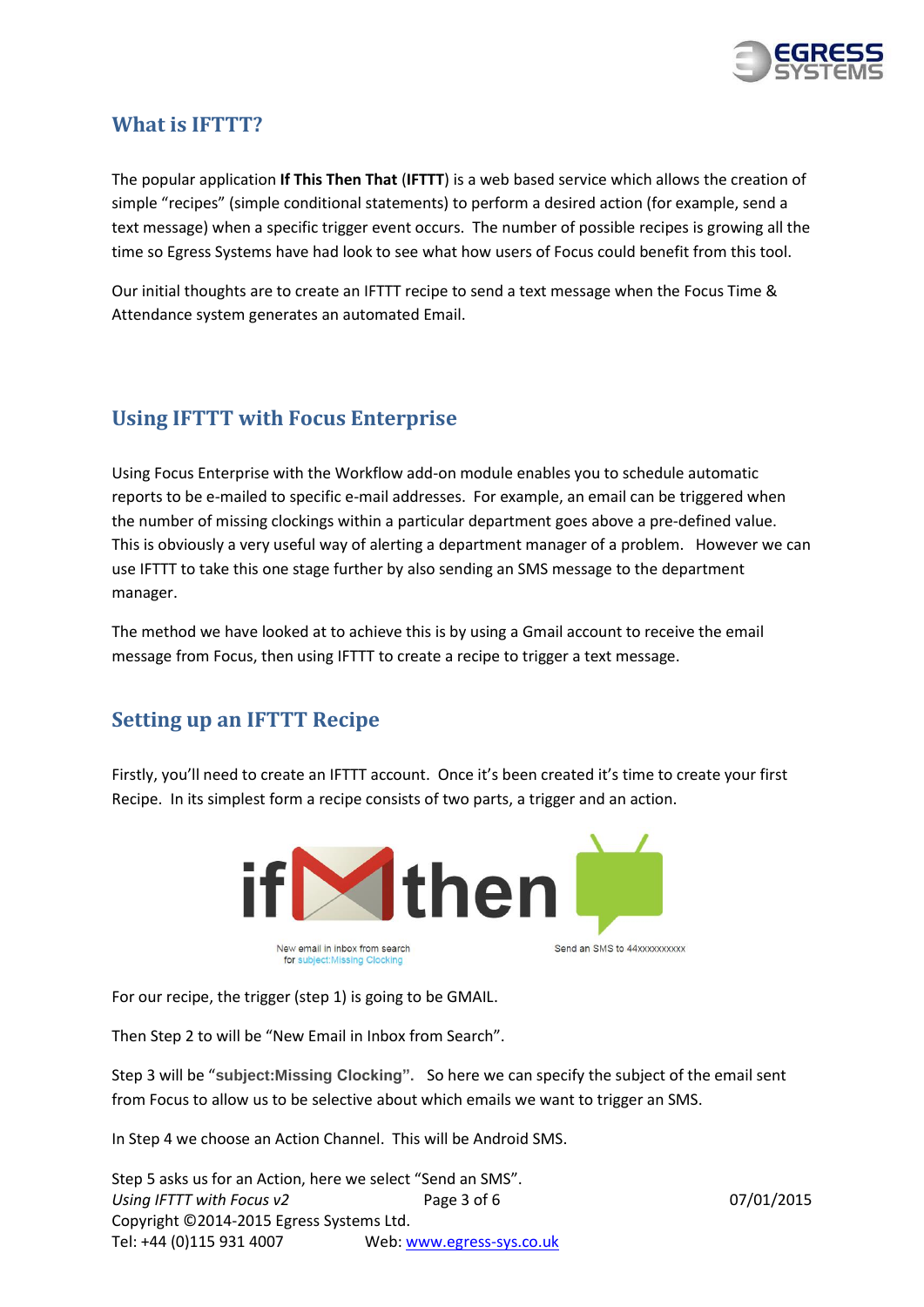

Step 6 prompts us to enter the mobile phone number to send the SMS to. It also allows us to enter the content of the SMS. You can just type in the text you require, or by clicking on the +button you can select details from the actual email to be used as the text, such as the email Subject for example.

Finally Step 7 summarises the Recipe before inviting us to click the Create button.

IFTTT normally "Polls" or checks for triggers in Gmail every 15 minutes or so. You can press the refresh button next to the recipe in IFTTT to perform an immediate check.

It may sound a little daunting at first, but the IFTTT interface is simple to use and takes you through the creation of a recipe one step at a time.

## <span id="page-3-0"></span>**Using Focus Workflows with IFTTT**

So we also thought about using a single Gmail account for Focus to send emails to and then use IFTTT to link to that single account to send the SMS messages. The problem with this is that usually different Workflow emails need to be sent to different recipients e.g. a Missing Clockings Workflow report in the Warehouse department should be sent to the Warehouse Manager and a Lateness Workflow report in the Production department should be sent to the Production Manager. One solution is to edit the name of each Workflow within Focus so that IFTTT can filter the email subject to determine who to send it to.

When a new Workflow is created in Focus, it is given a default name. That is normally quite descriptive of what the Workflow does. See the example below.

| Clocked IN Late: Employees In Group: Production *                  |                                                                                              |  |
|--------------------------------------------------------------------|----------------------------------------------------------------------------------------------|--|
| This Week (06 Oct 2014 - 12 Oct 2014)<br>Count <sub>0</sub><br>117 |                                                                                              |  |
| Number   First Name   Last Name   Date   Time   Lost               |                                                                                              |  |
| <b>Workflow Detail</b>                                             |                                                                                              |  |
| <b>Type/Group</b>                                                  | <b>Settings</b>                                                                              |  |
| Type                                                               | Custom Name:                                                                                 |  |
| Clocked IN Late<br>▼                                               | Clear                                                                                        |  |
| Groups⊹<br>Production<br>▼                                         | Max Rows<br><b>Occurrences</b><br>$\pm$<br>$\pm$<br>Collapse if no<br>5<br>$>$ 10<br>Records |  |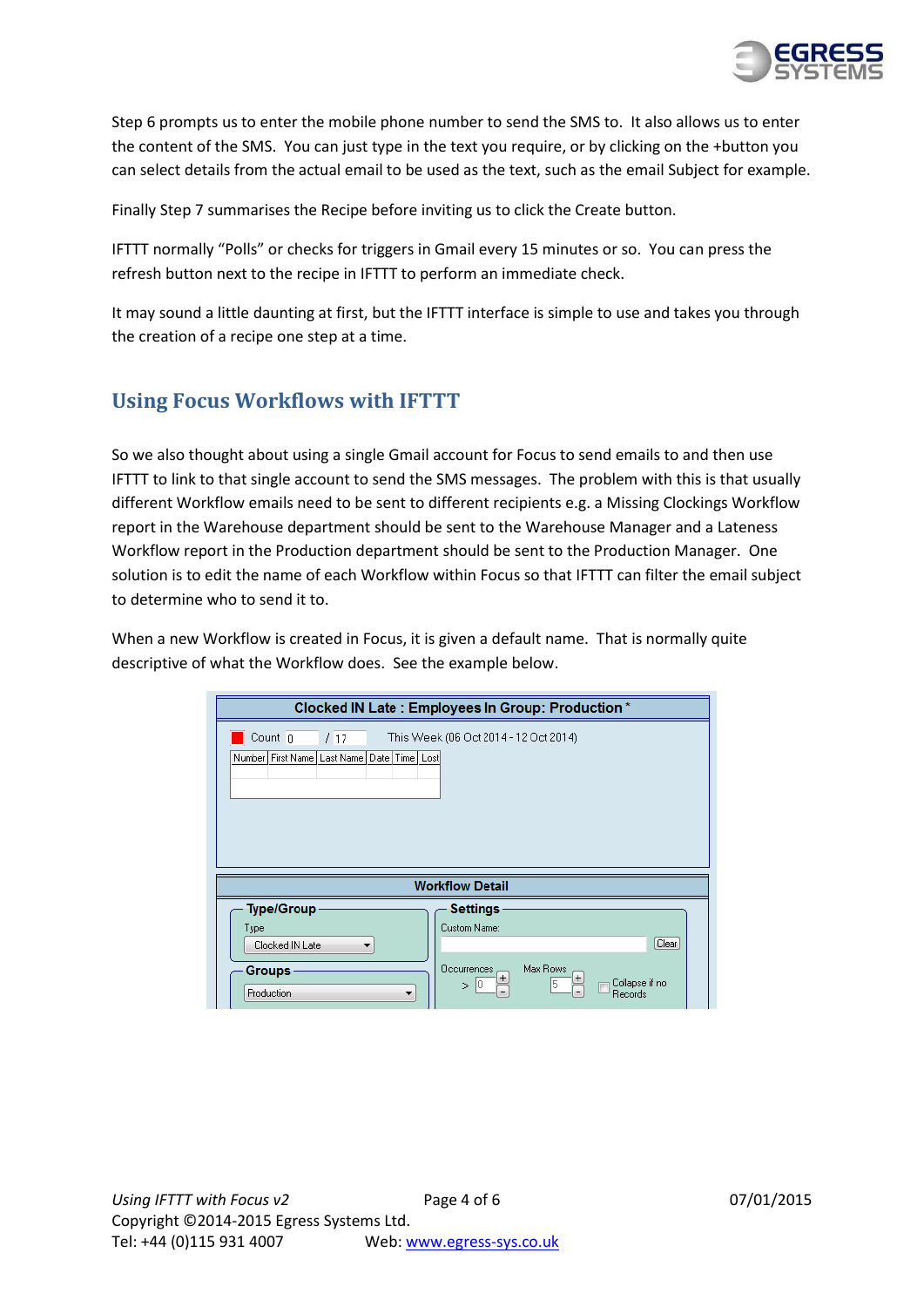

Production Manager: Clocked Late This Week: Employees In Group:  $\Box$  Count  $\Box$ This Week (06 Oct 2014 - 12 Oct 2014)  $\sqrt{17}$ Number First Name | Last Name | Date | Time | Lost **Workflow Detail Type/Group Settings** Custom Name: Type Production Manager: Clocked Late This Week Clocked IN Late  $Cear$  $\blacktriangledown$  $\frac{0 \text{c}$  courrences Max Rows **Groups**  $[+]$ Collapse if no  $>$   $|0|$ Ē Production Records

However we can change the default name by giving it a Custom Name.

So now the Customer Name will be used as the Email subject. So when we create a recipe using IFTTT then we change Step 3 to only trigger when Emails are received with a specific subject, e.g. be "**subject:Production Manager".** We only need to look at the first two words in our example to filter the subject we are interested in. We would need to create a new recipe for each person we wanted to send an SMS to.



### <span id="page-4-0"></span>**Improvements to Workflow E-mails in 3.010**

We are pleased to announce that a new feature has been added to Focus version 3.010 to improve how an IFTTT recipe can filter and/or include more useful information in a Workflow triggered Text message.

When creating a new (or editing an existing) Workflow within Focus, two new tick boxes are available within the Email tab.



**Include Status**: When checked, the Green, Amber or Red status is included at the end of the Workflow email subject.